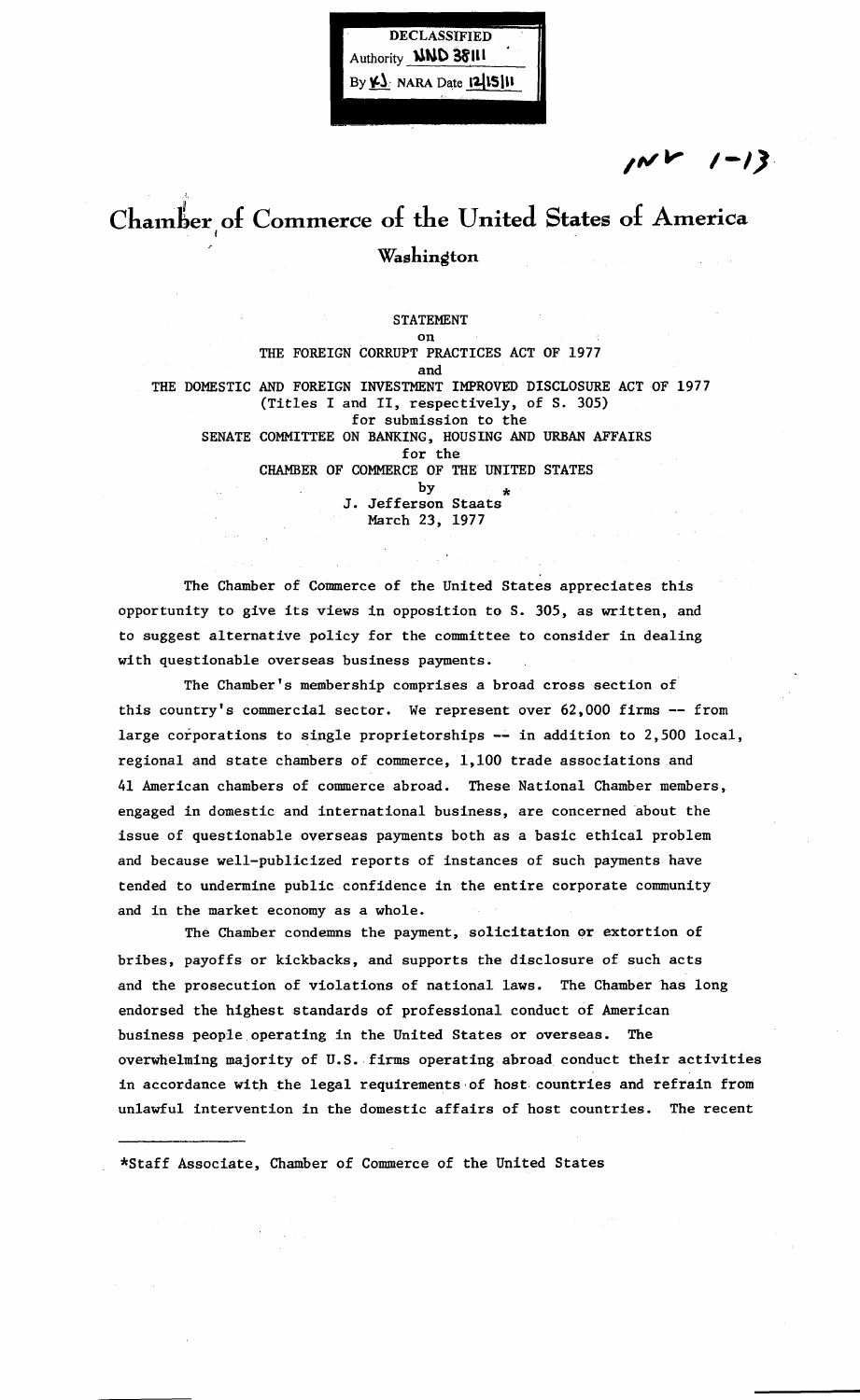DECLASSIFIED Authority **NND 38111** By  $\underline{\mathcal{V}}$  NARA Date 12/15/11

controversy surrounding questionable payments has resulted in much confusion concerning the commercial propriety of commissions and fees related to business transactions. Commissions or fees are paid on sales, or for services rendered, as a part of conducting business world-wide. They are generally determined by the market place and, in and of themselves, are entirely legitimate.

 $-2-$ 

The Chamber believes that disclosure has proved to be an effective deterrent against the offering or solicitation of various forms of questionable payments. U.S. securities law already requires public disclosure of material payments. This reporting requirement, embodied in the Securities and Exchange Commission's "Voluntary Disclosure Program," has prompted voluntary disclosures by many corporations over the last two years. This voluntary disclosure approach, taken with existing SEC rule-making authority and the SEC's recommended stock exchange listing requirements, should adequately respond to public, corporate and investor-related concerns. It is important to note, as well, that misrepresentations to the Internal Revenue Service of certain payments may constitute violations of the Internal Revenue Code.

The Chamber, therefore, is not convinced that new legislation is needed to confront the problems caused by questionable overseas business payments.

### Title I

Section 102 of S. 305 is legislation recommended to the Congress by the Securities and Exchange Commission. It would require accurate record-keeping through internal accounting controls and would outlaw falsification of records or misrepresentations to accountants. Section 102 is designed to augment the SEC's "Voluntary Disclosure Program," but the Chamber does not believe that this particular provision is crucial to the program's continued success. The SEC probably has sufficient authority under existing law to require corporations filing with that agency to meet the standards prescribed in Section 102. Indeed, in January, 1977, the Commission released rule-making proposals which are similar to the provisions of Section 102. Additionally, the precision and breadth of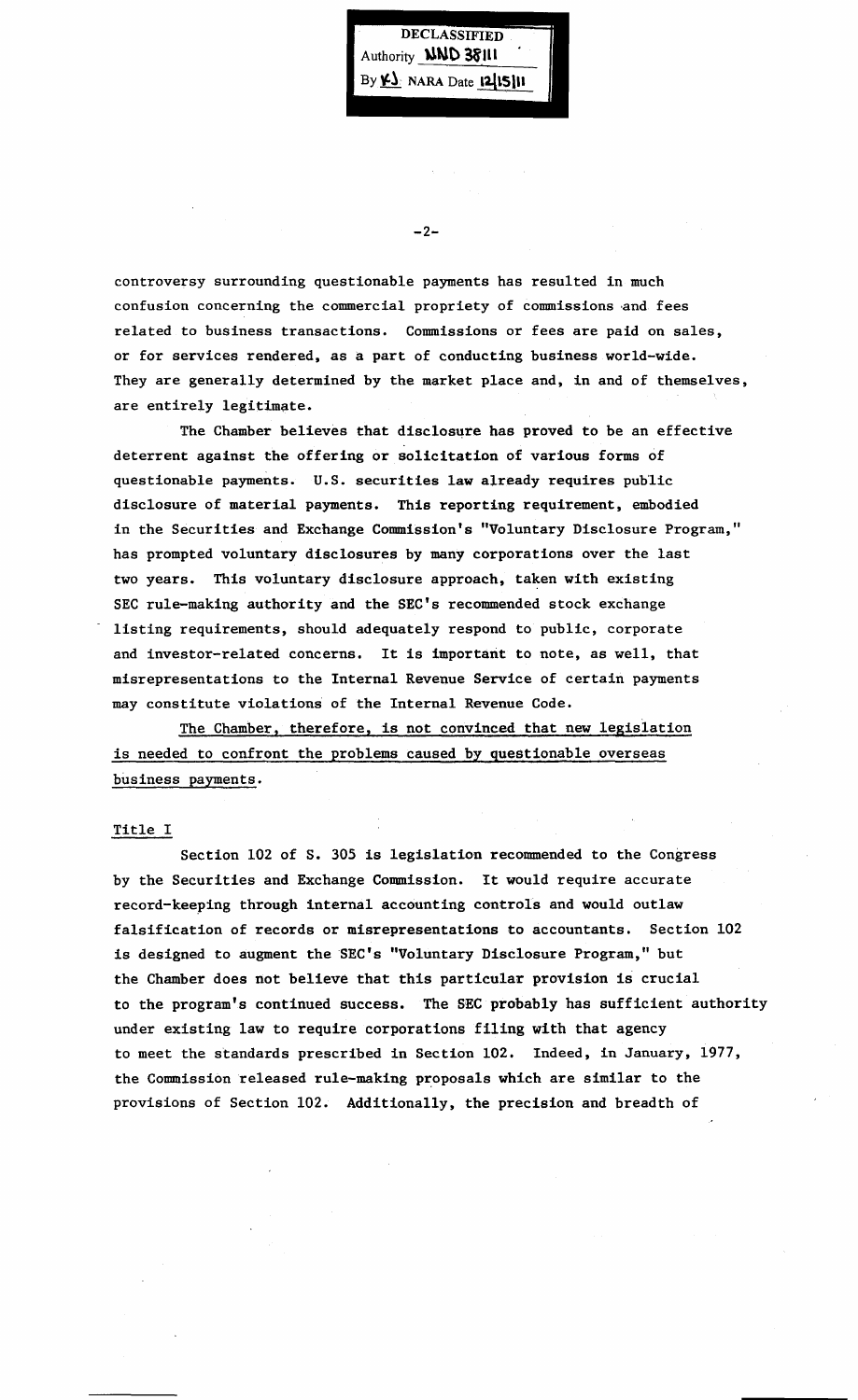DECLASSIFIED Authority \J,N~ **38111**   $By **Y**$  NARA Date  $12|15|11$ 

-3-

the record-keeping and audit provisions, although well-intended, could actually make more difficult the job of performing a corporate financial examination. For this reason, the Committee should carefully consider the views of corporate auditors concerning Section i02.

The Chamber opposes Sections  $103$  and  $104$  of fitle I of S. 305. These sections make it a criminal offense for a United States business to give anything of value to any foreign official, political party, candidate or intermediary for the purpose or infiuencing governmental actions. The National Chamber is particularly troubled by these sections for the following reasons:

 $(1)$  The criminalization of questionable overseas business payments would contribute little to deterring such payments beyond that which is already accomplished by existing securities, tax and criminal law. Aspects of the payments problem which cannot be directly remedied by existing domestic law, such as the conduct of foreign government officials, also cannot be directly met by S. 305. The inherent limits of domestic law in dea1ing with all facets of the payments problem can only be overcome through the negotiation and implementation of bilateral, or preferably multilateral, agreements.

(2) Legislation which would impose criminal penalties for making questionable business payments would be very difficult to administer and enforce. S. 305 attempts to compensate for poor or reluctant enforcement by some foreign governments of their own laws by, in effect, doing it for them. In order to prosecute successfully under these provisions, much evidence located outside 6f the United States would be required. U.S. prosecutors investigating the activities of foreign government officials will be totally dependent on the foreign government for sufficient information. Conversely, the accused could easily be prejudiced by an inability to obtain production of documentary evidence or attendance of witnesses located outside the jurisdiction of U.S. courts.

(3) S. 305 could lead to conflicts between the United States and foreign governments. Decisions taken at any point in the development and prosecution of a case could involve the United states in sensitive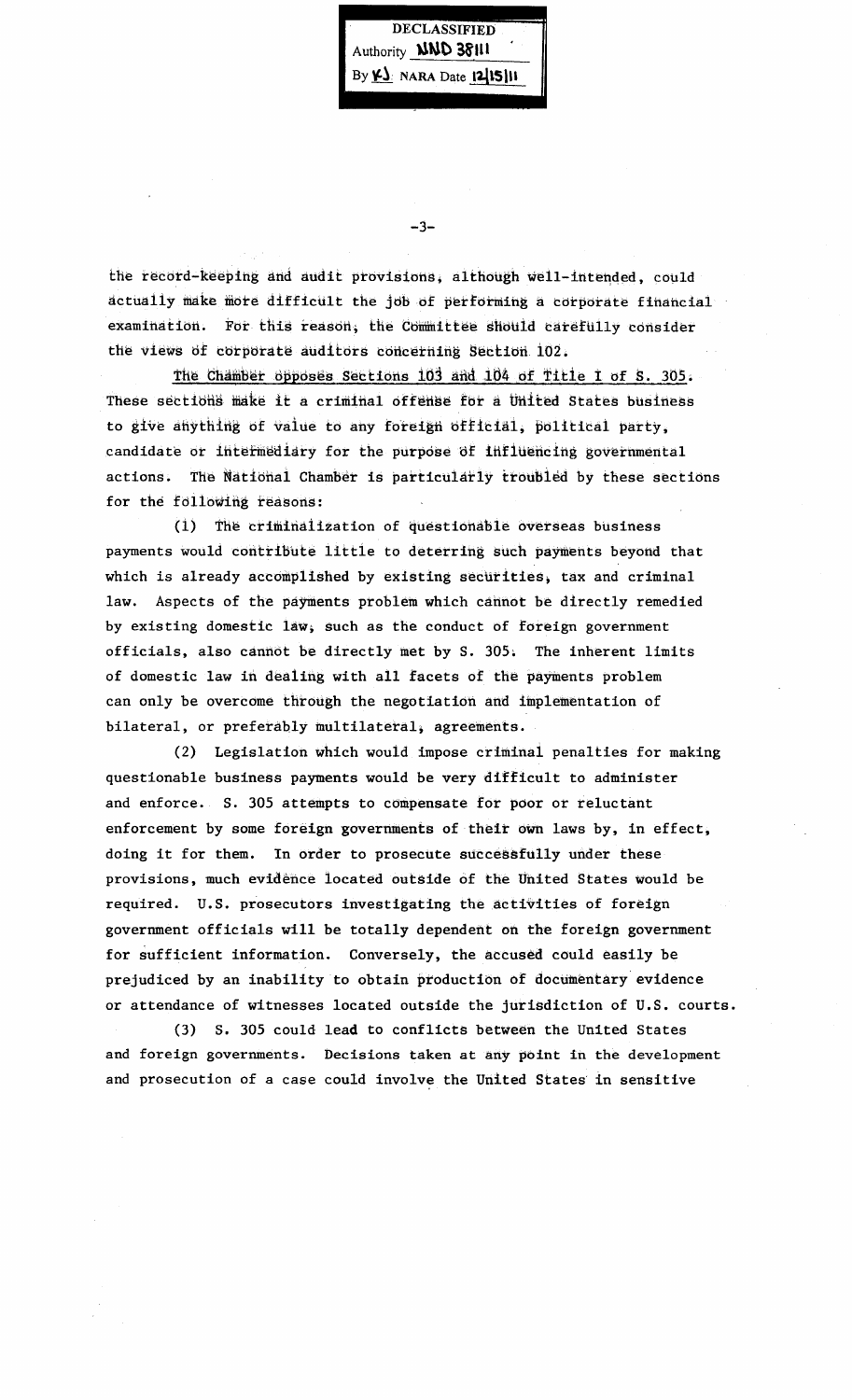**DECLASSIFIED** Authority **WND 38111** By K) NARA Date 12/15/11

-4-

diplomatic problems. The use by the Government or a defendant of certain evidence could cause embarrassment to a foreign government and create foreign policy problems for the United States stemming from our "meddling" in another country's internal affairs, even though such revelations should have come about through effective enforcement of domestic laws in the host country.

(4) With respect to the focus of the investigatory responsibility granted in Section 103, the Chamber believes that the SEC does not seek nor should it be granted criminal enforcement responsibilities which do not relate to the regulation of securities and securities markets.

## Multilateral Efforts

It has become apparent that a substantial number of questionable payments on the part of multinational firms are the result of demands from officials of, and others purporting to represent, governments in some countries. Such demands are frequently made in a context in which the company's refusal to comply may result in extreme economic penalties. The Chamber is encouraged that the private sectors and governments of some countries have expressed interest in multilateral efforts to eliminate all such improper practices by businesses and by governments.

The conclusion of a multilateral agreement among the largest possible number of industrialized and developing countries could establish standards of ethical and, equitable conduct of international business, provide that these same standards would apply to all businesses, create pressures or impose obligations on governments to vigorously enforce relevant domestic law. and establish a mechanism to resolve the diplomatic, commercial and legal problems associated with such practices. The Chamber endorses the efforts of the U.S. Government to bring about a treaty in this area under the auspices of the United Nations Economic and Social Council (ECOSOC).

## Title II

Title II of S. 305 is generally an effort to obtain more information about domestic and foreign portfolio investors. The National Chamber welcomes foreign investment in the United States because of its net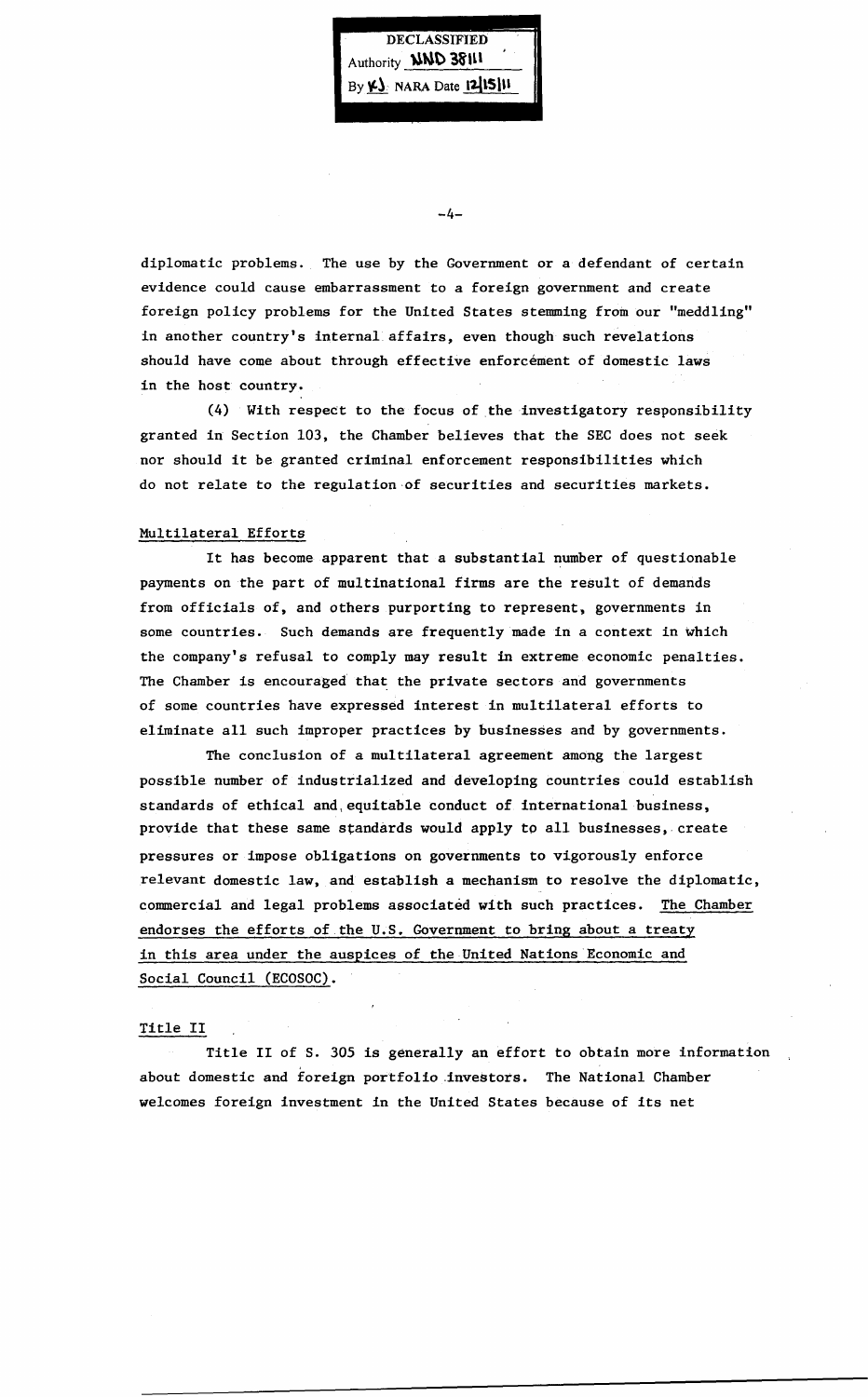DECLASSIFIED Authority **NND 38111**  $By \n\&\}$  NARA Date **12:15**<sup>11</sup>

-5-

positive impact on the U.S. economy. For this reason, as well as in the interest of protecting U.S. investment abroad, the Chamber opposes the denial of national treatment to foreign investors, except in instances in which there is a clearly established and overriding objection based on national interest.

Section 202 of S. 305 would require any purchaser of a security to provide additional information to the Securities and Exchange Commission if such purchase results in 5 percent or more beneficial ownership of a class of an equity security of a U.S. company registered with the SEC. It would, therefore, be applied without treating foreign investors in a discriminatory manner.

When, in the 94th Congress, Senator Harrison Williams first introduced proposals similar to Title II, the Administration and the business community had already 'recognized the importance of collecting better information on foreign direct and portfolio investment in the United States. At that time the Chamber supported the purpose of provisions similar to Section 202.<sup>\*</sup> The Chamber continues to support the purpose of the monitoring provision in Section 202 of S. 305. However, what was in 1975 a serious inadequacy in our data base has been partially remedied by,studies completed under the Foreign Investment Study Act of 1974 and should be further improved by studies to be conducted regularly under the International Investment Survey Act of 1976.

Section 203 would require periodic reporting by beneficial owners of blocks of stock down to 0.5 percent of a class, possibly being reduced 0.1 percent in the future. The Chamber questions the need for the reporting of information on a beneficial owner of less than 5 percent of a class of stock, the present required notification level. Section 203's extraordinarily low thresholds for reporting would substantially increase data collection and reporting expense. This expense would seem especially great when weighed against the debatable value to investors or policy-makers of information concerning an owner of 0.5 percent of a corporation's stock.

\*Statement of the Chamber of Commerce of the United States before the Subcommittee on Finance, Senate Committee on Banking, Housing and Urban Affairs on S. 425, March 6, 1975.